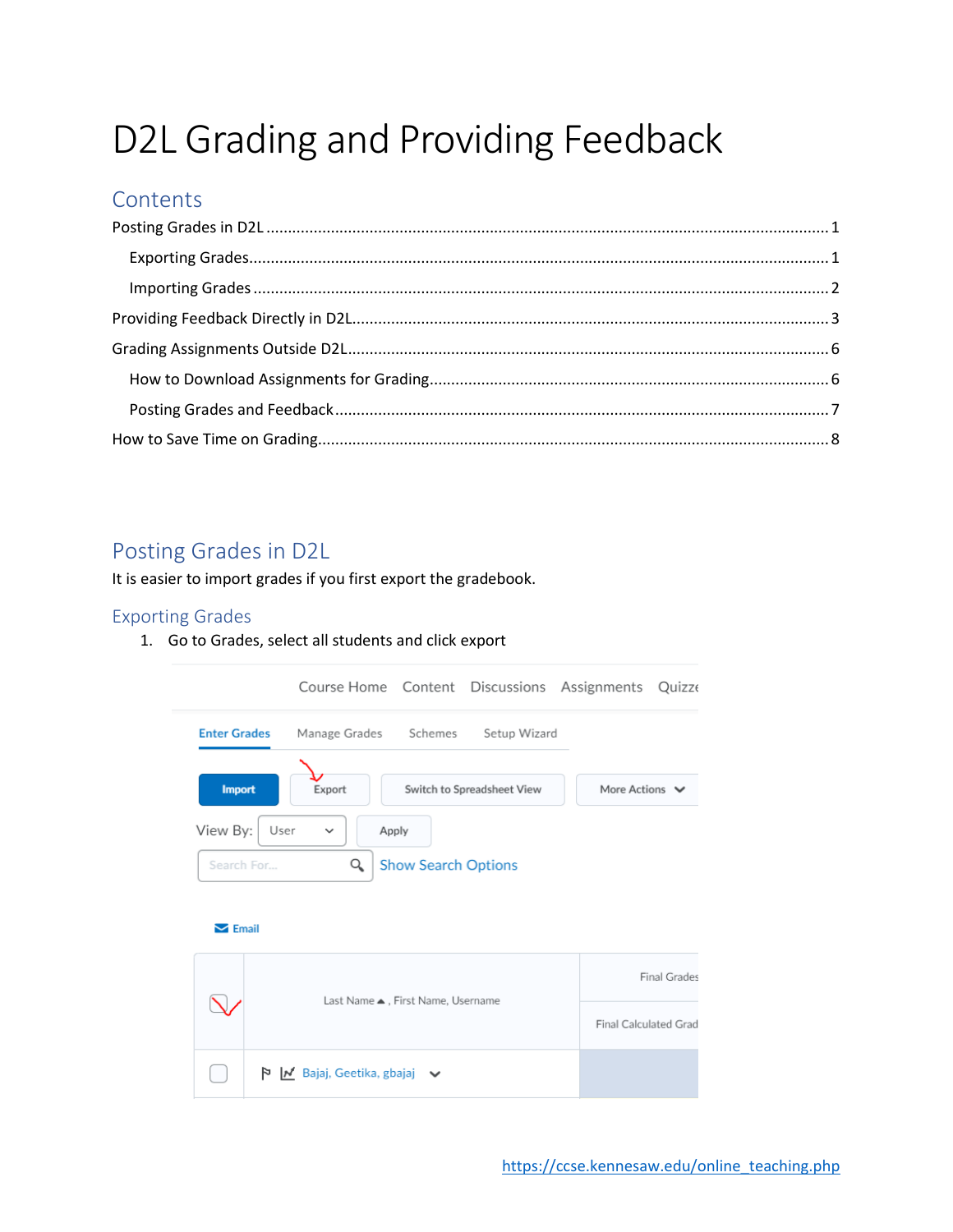2. Choose username, points grade, user details and an assignment you plan to grade (uncheck everything else)

| <b>Export Grades</b>                   |         |
|----------------------------------------|---------|
| <b>Export Options</b>                  |         |
| <b>Export Grade Items For</b>          |         |
| All users $\vee$<br>Apply              |         |
| Key Field                              |         |
| Username                               |         |
| Sort By                                |         |
| -- Default --<br>$\check{ }$           |         |
|                                        |         |
| <b>Grade Values</b>                    |         |
| Points grade                           |         |
| Weighted grade<br>െ                    | L1      |
| Grade Scheme<br>◉                      | L2      |
| <b>User Details</b>                    | 罓<br>L3 |
| Last Name                              | L4      |
| First Name                             |         |
| Email                                  | L6      |
| Section Membership<br>Group Membership | L7.1    |
|                                        |         |

3. Click export to CSV

### 4. Open csv file and enter grades

|   | Open csv file and enter grades |     |    |                                  |
|---|--------------------------------|-----|----|----------------------------------|
|   | А                              | в   |    |                                  |
|   | <b>Username</b>                |     |    | L3 Points (End-of-Line Indicator |
| 2 | #jdoe222                       |     | 8# |                                  |
| 3 | #agreen13                      | 10# |    |                                  |
|   | #abchakk                       |     | #  |                                  |
| 5 |                                |     |    |                                  |
| 6 |                                |     |    |                                  |
|   |                                |     |    |                                  |

### <span id="page-1-0"></span>Importing Grades

**COL** 

1. Go to Grades and click import.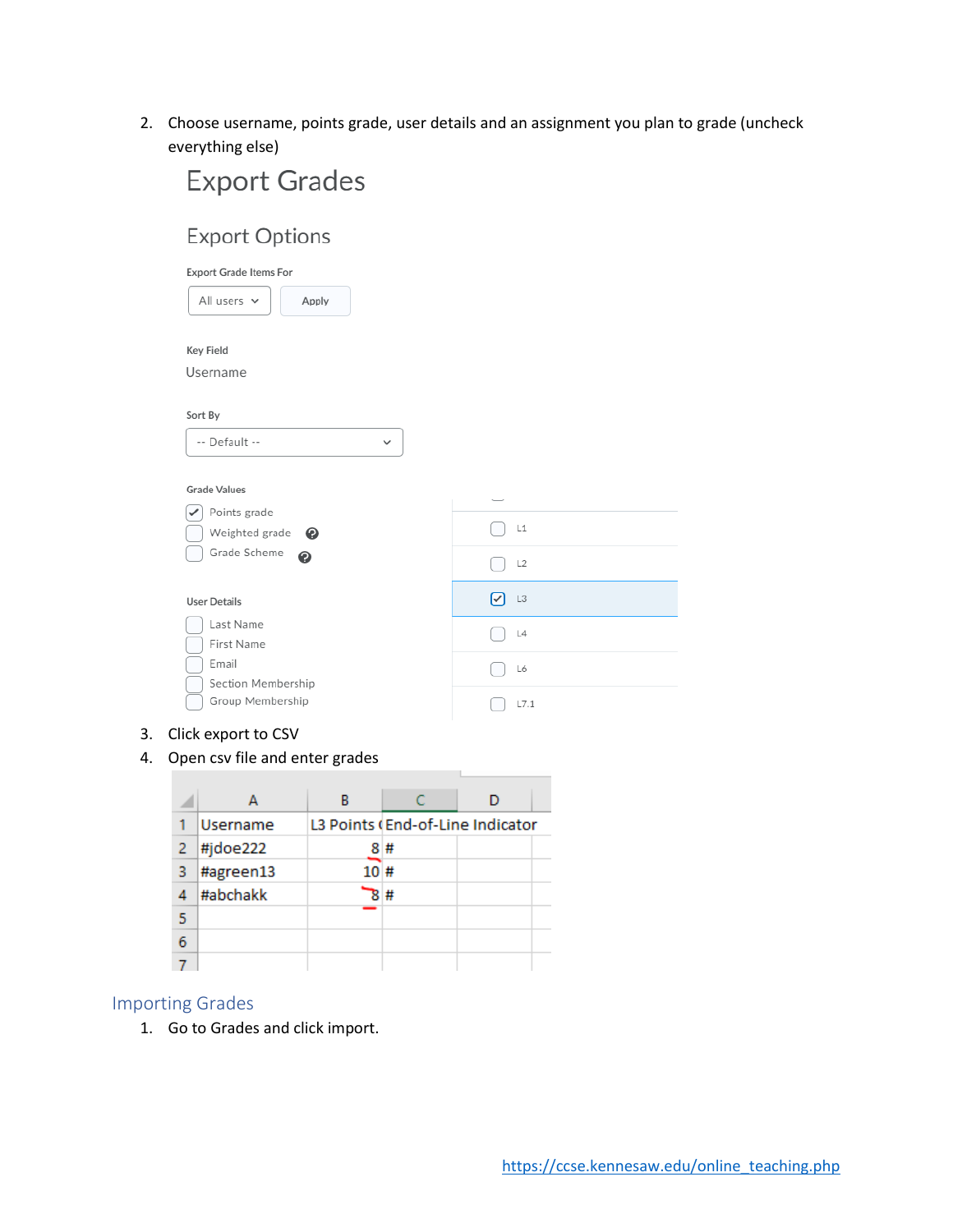## 2. Choose the CSV file with the grades and click continue **Import Grades**

Note: Only Numeric, Pass/Fail, Selectbox, and Text grade items, and

Step 1: Select File to Import Format .CSV, .TSV, .TXT Sample Grades Sample Import File.csv (657 Bytes) Import File\* Choose File Database Ad...4-18-23.csv **Item Creation** Create new grade item when an unrecognized item is referenced @ **Continue** Cancel

- 3. Correct any errors on step 2.
- 4. On step 3 you will be able to preview grades

**Import Grades** 

Step 3 : Preview Import

|  | Last Name ▲, First Name, Username | Labs Reports Quizze |
|--|-----------------------------------|---------------------|
|  |                                   |                     |
|  |                                   |                     |

5. Click import to import the grades.

## <span id="page-2-0"></span>Providing Feedback Directly in D2L

We know how important is to provide timely and relevant feedback to students, but it is also one of the most time consuming tasks. To spend your time more efficiently while providing timely feedback you might try the following d2l built in features:

1. Instead of providing feedback for an assignment to individual students, create a message to the entire group to point out problem areas.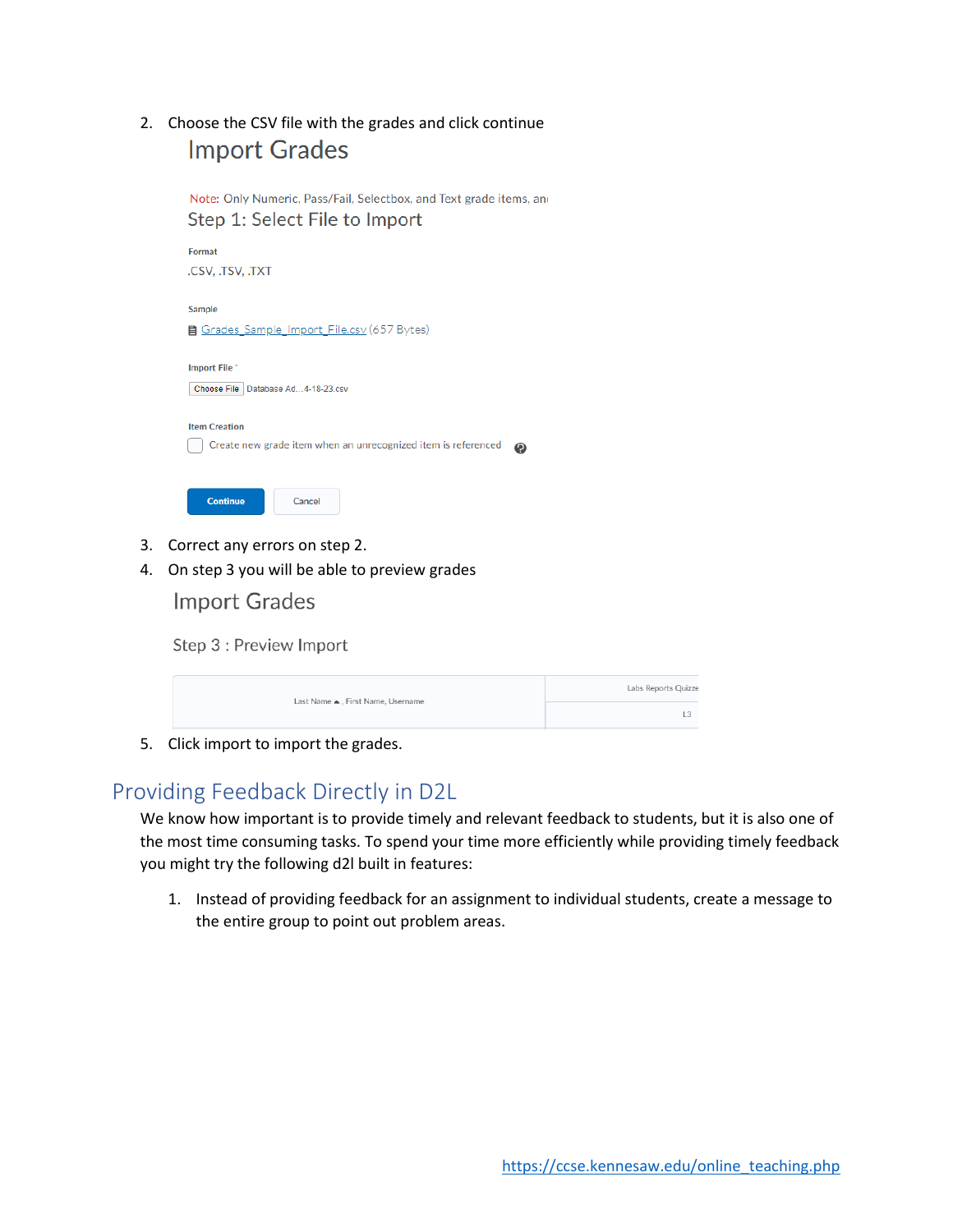2. Create an audio feedback for home assignment instead of typing it (go to Assignment Submission Folders – Assignment X Submissions – student's submission, then record audio)

| <b>Ny Home</b><br>: Shiralls 11                                                                |                                                                                           |             |                                                                          | r w                               |
|------------------------------------------------------------------------------------------------|-------------------------------------------------------------------------------------------|-------------|--------------------------------------------------------------------------|-----------------------------------|
| <b>Evaluate Submission</b>                                                                     |                                                                                           |             |                                                                          | <b>Back to Submissio</b>          |
| Previous Student                                                                               |                                                                                           | User 1 of 3 |                                                                          | Next Student 1                    |
| << Back to User Submissions                                                                    |                                                                                           | ⊠           |                                                                          |                                   |
|                                                                                                | .docx                                                                                     |             | <b>Score</b><br>/10                                                      |                                   |
| By:                                                                                            | Submitted: Aug 15, 2017 1:13 PM                                                           | Download    | Grade Item: LO                                                           |                                   |
|                                                                                                |                                                                                           |             | <b>Student View Preview</b><br>$- / 10 =$                                |                                   |
| <b>KID COLOR</b><br>$37.76 + 1.7$<br>$\rightarrow$<br><b>VIUNIU MAILIUM</b><br>August 14, 2017 | $\cdots$<br>$\sim$<br><b>CONTRACT</b><br>$\sim$                                           |             | <b>Feedback</b><br>븺<br>∸<br>$\mathscr{D}^+_\bullet$<br>∣▼<br>Paragray v | 0.0.0                             |
| Orientation and Syllabus Quiz:                                                                 | Course Home Content Discussions Assignments Quizzes Other v                               |             |                                                                          |                                   |
| manufate attaining<br><b>EthicalHacking:NtwkSec Section</b>                                    | Quizzes Progress<br>Quizzes Completed Attempts Awaiting Grade<br>66.67 % (2/3)<br>$\circ$ |             |                                                                          |                                   |
| W01 Fall Semester 2017 CO<br>Fall 2017                                                         | Uncategorized                                                                             |             |                                                                          |                                   |
| Summary<br>Grades                                                                              | <b>2</b> Orientation Quiz<br>Attempts: 1 / Unlimited   Highest Attempt                    |             | $\overset{\text{abc}}{ }$                                                | Q 24<br>$\langle \rangle$<br>اللب |
| Objectives<br>Content<br><b>Discussions</b>                                                    | $\vee$ Details<br><b>Attempt 1</b>                                                        | End I       | Add a File<br>Record Audio                                               |                                   |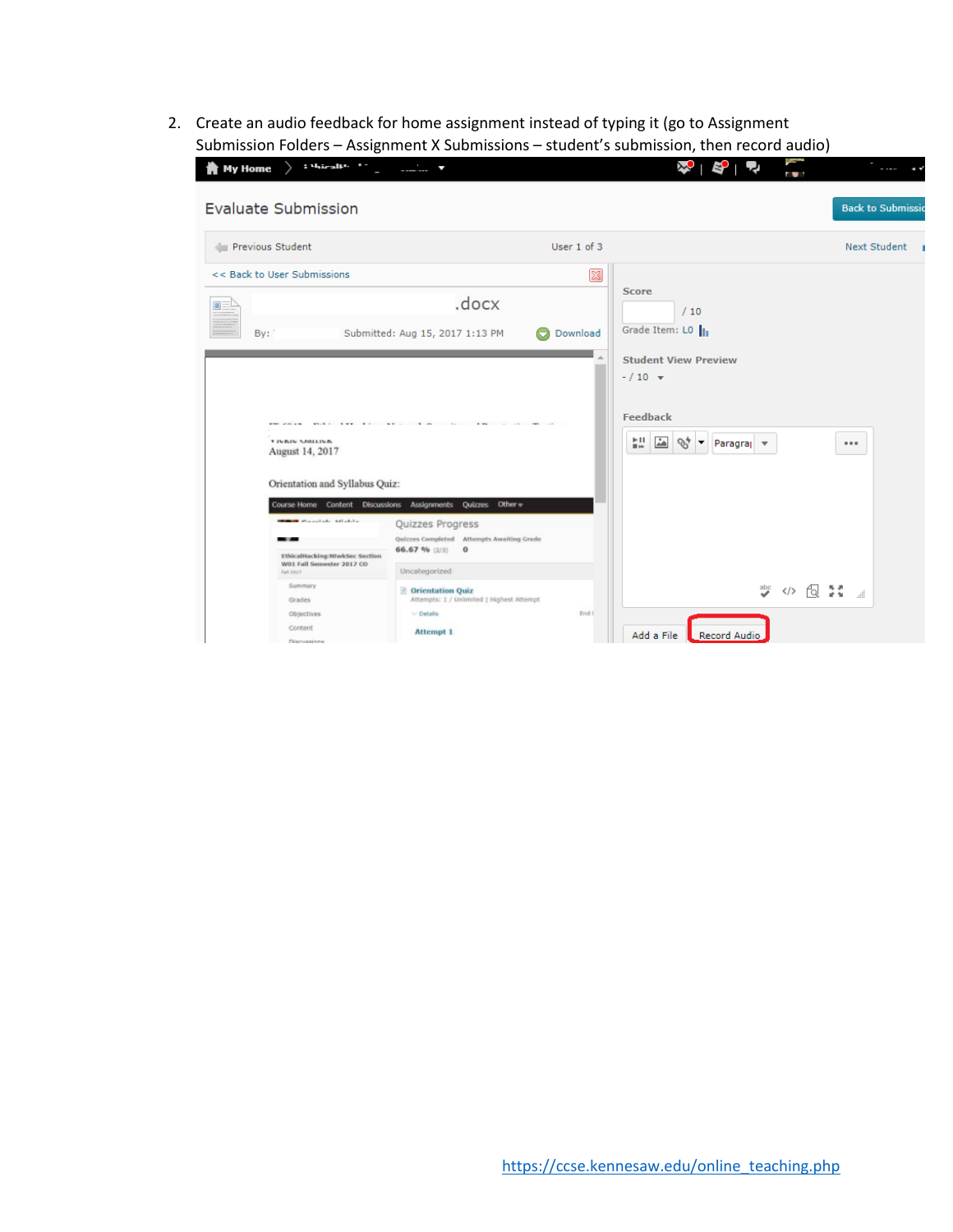3. Create a rubric for an assignment to select criteria and level instead of typing feedback.

| Choose scoring rubric: Teaching novice programming v                                                                                                |                                       |                                           |                                     |         | Aug 18, 2017 11:59 PM                                                     |
|-----------------------------------------------------------------------------------------------------------------------------------------------------|---------------------------------------|-------------------------------------------|-------------------------------------|---------|---------------------------------------------------------------------------|
| Teaching novice programming                                                                                                                         |                                       |                                           |                                     |         | <b>Availability Dates</b>                                                 |
| (not graded yet)                                                                                                                                    |                                       |                                           |                                     |         | End: Aug 19, 2017 11:59 PM                                                |
| <b>Criteria</b>                                                                                                                                     | Level 2<br>2 points                   | Level 1<br>1 point                        | <b>Score and</b><br><b>Feedback</b> | ad<br>A | Edit special access dates                                                 |
| identify all the<br>variables correctly,<br>for example when<br>calculating an<br>average, important<br>variables included<br>-suml and<br>-countl; | ∩<br>Meets or exceeds<br>requirements | ∩<br>Needs minor<br>improvements          |                                     |         | <b>Evaluation</b><br><b>Rubrics</b><br><b>Teaching novice programming</b> |
| correctly use<br>fragments of key<br>code, for example<br>having code to<br>count the number<br>of values entered ;                                 | ∩<br>Meets or exceeds<br>requirements | $\bigcirc$<br>Needs minor<br>improvements |                                     |         | <b>Score</b><br>/10<br>Grade Item: LO                                     |
| combine code<br>fragments correctly                                                                                                                 | 0<br>Meets or exceeds<br>requirements | ∩<br>Needs minor<br>improvements          |                                     |         | <b>Student View Preview</b><br>$- / 10 =$                                 |
| final program is<br>tested and bug free                                                                                                             | ∩<br>Meets or exceeds<br>requirements | ∩<br>Needs minor<br>improvements          |                                     |         | <b>Feedback</b><br>빏 A V Paragra v                                        |
| <b>Overall Score</b>                                                                                                                                | Level 2<br>7 or more                  | Level 1<br>0 or more                      | Score and<br>Feedback               |         |                                                                           |

Example of the rubric from Hu, M., Winikoff, M., & Cranefield, S. (2012, January). Teaching novice programming using goals and plans in a visual notation. In Proceedings of the Fourteenth Australasian Computing Education Conference-Volume 123 (pp. 43-52). Australian Computer Society, Inc.

| category                                                                                                                                   | 2 points                         | 1 point                     | 0 points                    |
|--------------------------------------------------------------------------------------------------------------------------------------------|----------------------------------|-----------------------------|-----------------------------|
| identify all the variables correctly, for<br>example when calculating an average,<br>important variables included -sum   and<br>$-count$ ; | Meets or exceeds<br>requirements | Needs minor<br>improvements | Needs major<br>improvements |
| correctly use fragments of key code, for<br>example having code to count the number<br>of values entered;                                  | Meets or exceeds<br>requirements | Needs minor<br>improvements | Needs major<br>improvements |
| combine code fragments correctly;                                                                                                          | Meets or exceeds<br>requirements | Needs minor<br>improvements | Needs major<br>improvements |
| final program is tested and bug free                                                                                                       | Meets or exceeds<br>requirements | Needs minor<br>improvements | Needs major<br>improvements |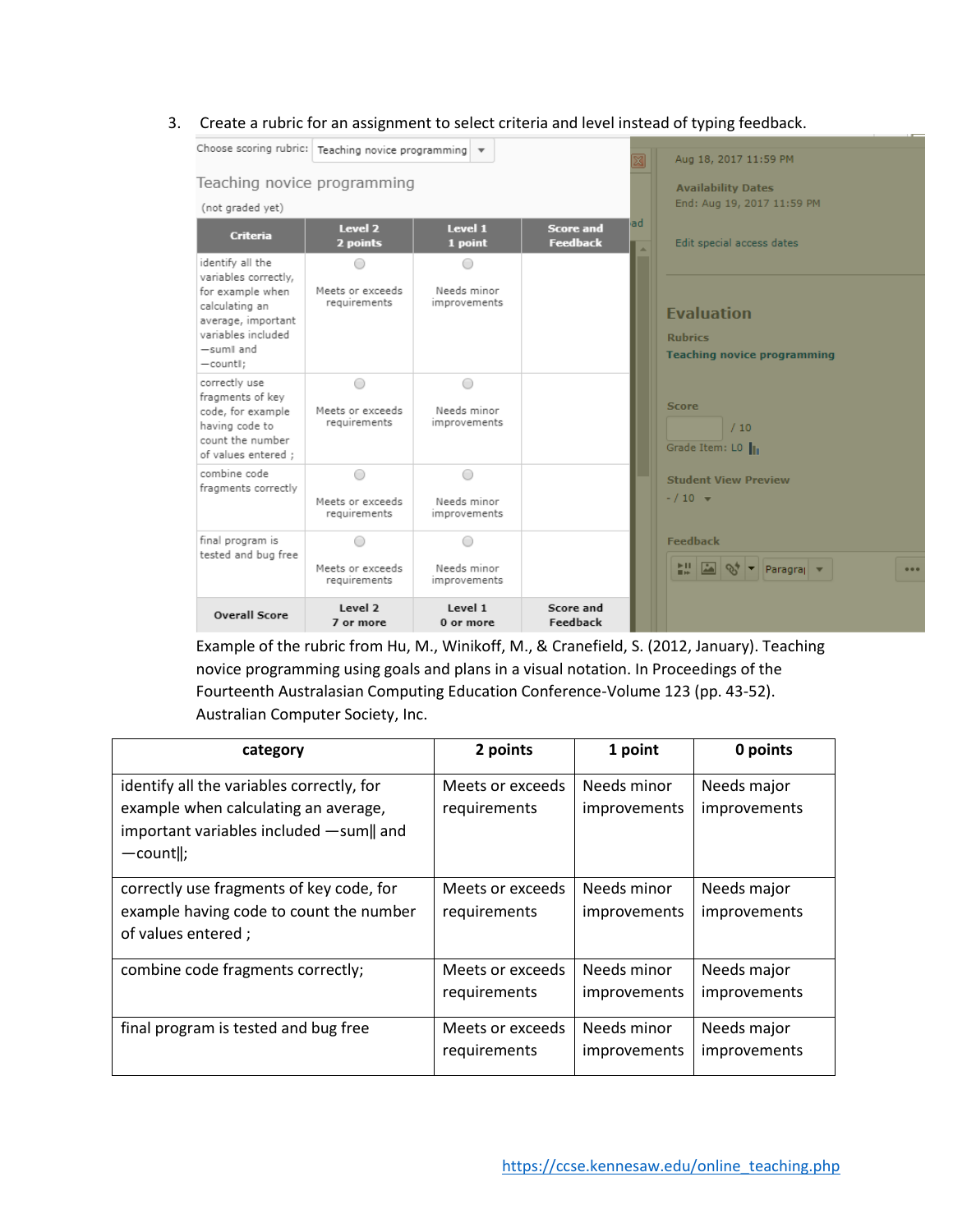## <span id="page-5-0"></span>Grading Assignments Outside D2L

### <span id="page-5-1"></span>How to Download Assignments for Grading

You might prefer to download submitted assignments, provide feedback in the submitted files and **bulk** upload feedback files back to D2L.

1. To grade an assignment go to a drop box and select files you'd like to download

| <b>p</b> Download<br>Email S Mark as Read Mark as Unread<br><b>Delete</b> |
|---------------------------------------------------------------------------|
| Last Name ▲, First Name                                                   |
|                                                                           |
| や 昼 :TUTOC LUG المحتمل العاملية (237.21 KB)                               |
| $\sim$<br><b>MARINE ME THE MERGE</b>                                      |
|                                                                           |

#### 2. Click Download button

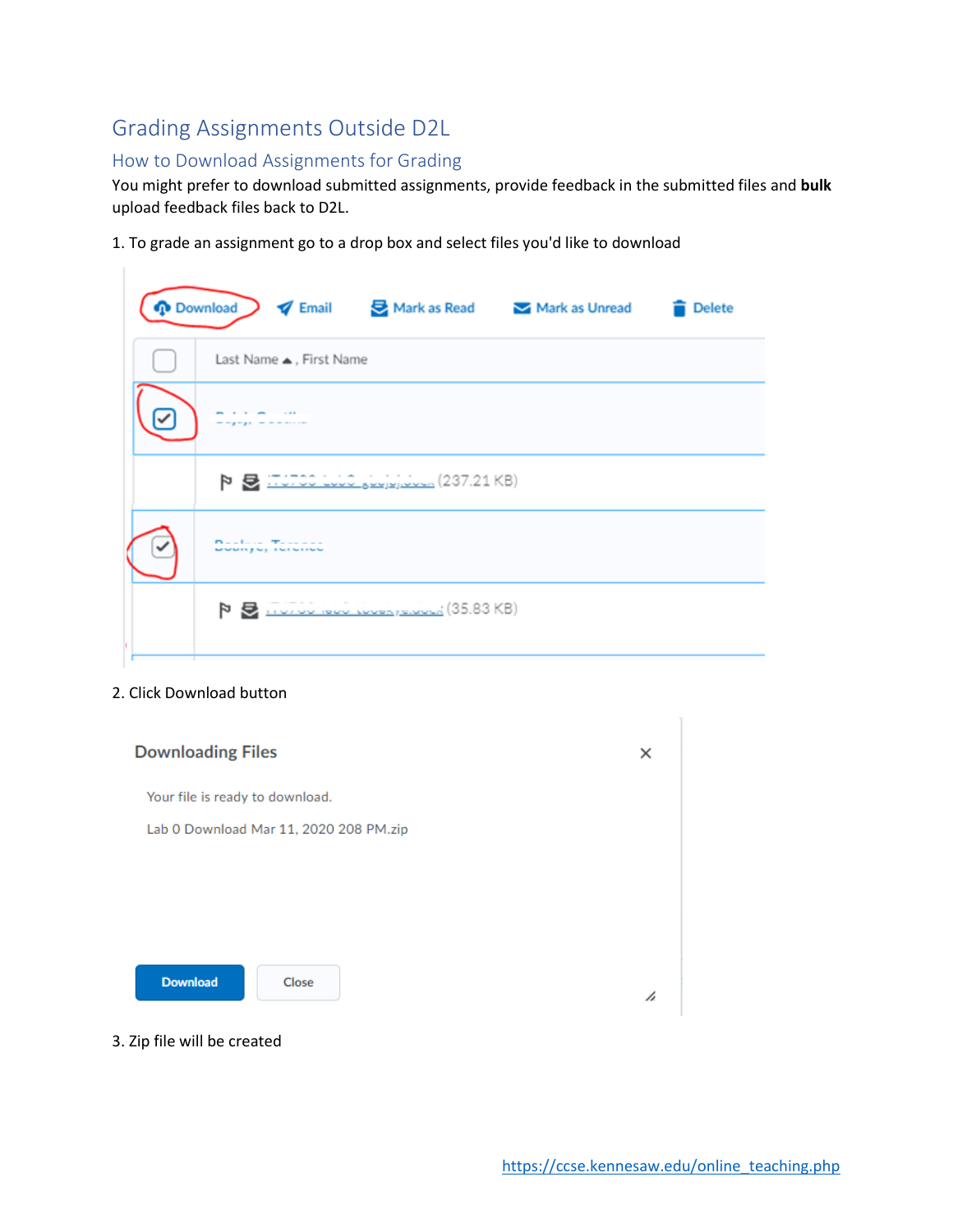| to delete > tmp                     |                      |                  |        |      |  |  |  |  |
|-------------------------------------|----------------------|------------------|--------|------|--|--|--|--|
| Name                                | $\checkmark$<br>Date | Type             | Size   | Tags |  |  |  |  |
| Lab 0 Download Ma 3/11/2020 2:08 PM |                      | Compressed (zipp | 517 KB |      |  |  |  |  |

4. Extract file to your computer

| to delete $\rightarrow$ tmp                       |
|---------------------------------------------------|
| Name                                              |
| ndex.html                                         |
| 0 451142-1524389 - International May 31, 20       |
| <b>四</b> 153899-1524389 - T  2 , . - May 30,      |
| mail 743697-1524389 - CLLIIIIL DLjLj - May 31, 20 |

5. Delete index.html. The first number in the filename is the user OrgID, the second number is the assignment OrgID. These two numbers will connect your feedback file to the correct assignment and user during bulk upload.

6. Provide feedback for students in their submission files. Add each grade to the CSV file.

#### <span id="page-6-0"></span>Posting Grades and Feedback

1. To upload feedback files go to the submission folder and click Add Feedback Files. Upload all files.

|                        | <b>Edit Assignment</b>  | <b>Email Users Without Submissions</b>      |                            | <b>Add Feedback Files</b> | Submission Log                  |                                                   |
|------------------------|-------------------------|---------------------------------------------|----------------------------|---------------------------|---------------------------------|---------------------------------------------------|
| Users                  | Submissions             |                                             |                            |                           |                                 |                                                   |
| View By:<br>Search For | User                    | Apply<br>$\checkmark$<br>Q                  | <b>Show Search Options</b> |                           |                                 |                                                   |
|                        | <b>Download</b>         | Mark as Read<br>$\blacktriangleright$ Email | Mark as Unread             | Delete                    | P <sub>o</sub> Publish Feedback |                                                   |
| √                      | Last Name ▲, First Name |                                             |                            |                           |                                 | Submission Dat                                    |
|                        | Batal Casellin          |                                             |                            |                           |                                 | Published: Jun 1, 20<br>Feedback Read: Jun 2, 201 |

In #3 when you publish the feedback, your students will be notified and you will be notified when your feedback was read.